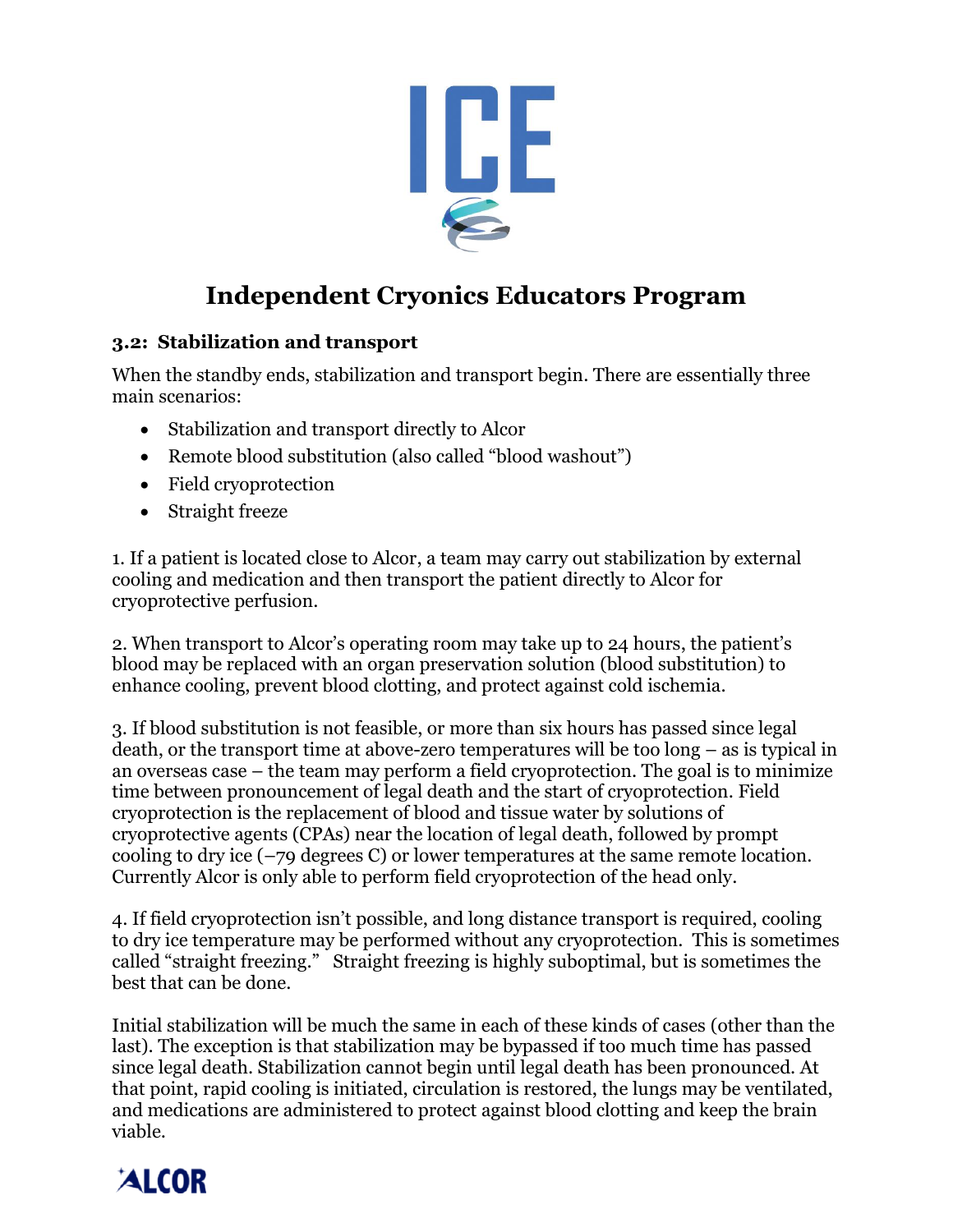If begun promptly after pronouncement of legal death, the goal of stabilization is to cool the cryonics patient while maintaining biological viability of the brain. Viability in this context means preserving the ability of the brain to be resuscitated by ordinary means. Even though the intention isn't contemporary resuscitation, minimizing injury to the brain maximizes the efficiency of later circulation of cryoprotectant chemicals. To achieve this, four procedures are ideally employed:

1. Cardiopulmonary Support. Circulation is restored to provide oxygenated blood to the brain and to enhance cooling. Depending on specific circumstances, the lungs may be ventilated.

2. Induction of Hypothermia. The temperature of the patient is lowered to just above 0 degrees Celsius to depress metabolism.

3. Administration of Medications. Drugs are administered to improve circulation, inhibit blood clotting, and to protect the brain.

4. Blood substitution. If the patient is distant from Alcor's facilities, and if it is logistically possible to do so, the blood of the patient is substituted with an organ preservation solution to enhance cooling, prevent blood clotting, and protect against cold ischemia.

**Cardiopulmonary Support Cardiopulmonary support (CPS)** differs from cardiopulmonary resuscitation (CPR) because the goal of circulation and ventilation in cryonics is not resuscitation of the patient but the reduction of ischemic injury. Ischemic injury means injury caused by reduced or absent blood circulation, a condition called ischemia. The three objectives of cardiopulmonary support are:

- 1. Restore circulation of oxygenated blood to the brain.
- 2. Circulate medications.
- 3. Improve the rate of external cooling.

Unless surgical expertise is available to perform surgery with minimal interruption of circulation, CPS should continue until the patient has reached a core temperature of approximately 20° Celsius to prevent ischemic injury during later surgical preparation for blood substitution or cryoprotective perfusion. The exact temperature to reach before stopping CPS for surgery depends on how long blood circulation must be stopped for the surgery.

The second aspect of stabilization is **induction of hypothermia.** As temperature is lowered, metabolism slows and the rate of accumulation of damage slows. During CPS, the reduction of metabolism results in less damage than would otherwise occur from the low blood flows produced by chest compressions. After CPS is completed, or in cases where CPS wasn't possible, lower temperature (cold ischemia) preserves tissue viability longer than absent blood circulation at warm temperature (warm ischemia). That is why it is crucial to begin cooling a cryonics patient as soon as possible after pronouncement of legal death. However, temperature must not be reduced below the freezing point before cryoprotection has taken place.

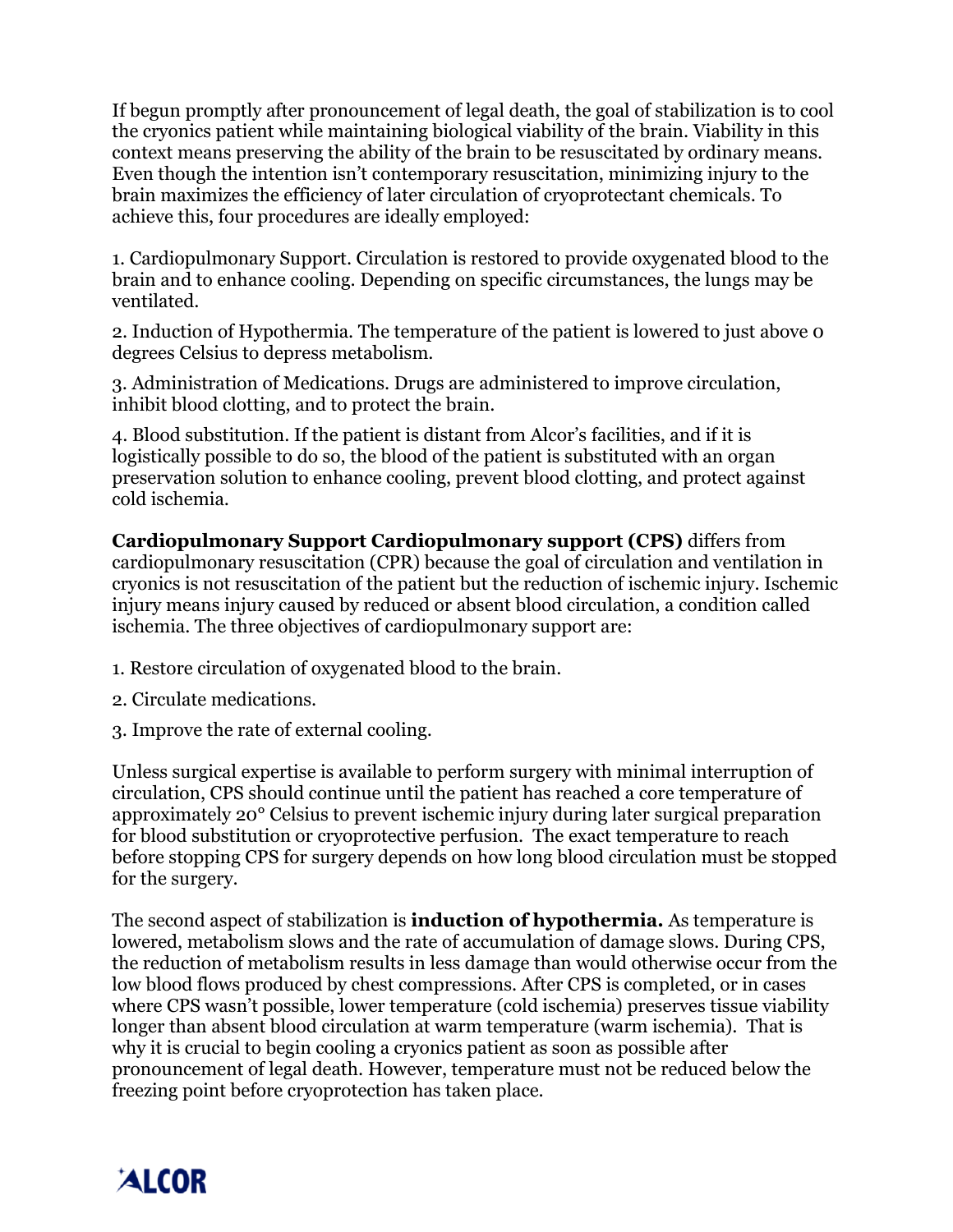Cooling is carried out by moving the patient from the bed to a portable ice bath containing ice and cold water. Immersion in ice water and circulation of the water around the patient accelerates cooling. Ice alone is not used because dry cubed ice will have less contact with the skin than water ice and therefore cooling will be slower. In a stabilization using Alcor's protocol, a system of perforated tubing is used to circulate the water and emphasize cooling of the head and areas with major surface blood vessels. Combining cooling with CPS accelerates cooling by moving warm blood from the core of the patient to the surface.

As soon as the patient has been placed in the portable ice bath, **administration of medications** should be started. As previously noted, legal death must have been declared before this point. All medications fall into one of four categories:

- 1. Small volume medications (such as heparin and streptokinase)
- 2. Large volume fluids (such as Decaglycerol/THAM)
- 3. Fluids that require gastric administration (antacid)
- 4. Medications to add to blood substitution solution

Small-volume medications and large-volume fluids are administered at the same time. This is especially important if the patient is dehydrated. If there is no delay between pronouncement of legal death and the start of stabilization procedures the full set of medications should be administered. If there has been a delay of more than an hour after cardiac arrest, a shorter list of medications is given.

The first medication given is propofol. This has two purposes. The first is to reduce the metabolism of the brain to reduce oxygen and glucose requirements. The second is to prevent the theoretical possibility of recovery of awareness due to aggressive cardiopulmonary support. Some of the other medications include: Heparin to prevent the formation of blood clots; vasopressin to increase blood pressure during CPS; an antibiotic; a neuroprotectant; an acid buffer; an agent to prevent cerebral edema (swelling of the brain); and a thrombolytic (to break up blood clots).

The final part of stabilization to maintain viability of the brain is **remote blood substitution**. "Remote" in this context means "remote from Alcor". If the patient is close enough to Alcor, this step will be skipped and cryoprotection begun in Alcor's operating room.

In this procedure, the patient's blood is replaced with an organ preservation solution. The solution used by Alcor is known as MHP-2. (If you're interested in its chemical composition, you will find it in the reference at the end of this section.) The blood substitution begins with an open circuit in which MHP-2 is continuously added. This continues until venous effluent (the fluid coming out of the veins) is clear in color, indicating that the blood has been washed out. The perfusion device will then switch to a closed circuit (recirculating) mode. Circulation with MHP-2 will continue until the core temperature of the patient falls below 5 degrees Celsius.

Remote blood substitution is performed for three reasons: 1. To rapidly induce profound hypothermia. 2. To prevent clotting, red cell sludging, and "no-flow". 3. To maintain viability of the brain during transport. Sometimes the procedure may be terminated before reaching 3 degrees Celsius if there is a need to do so, for instance in order to meet